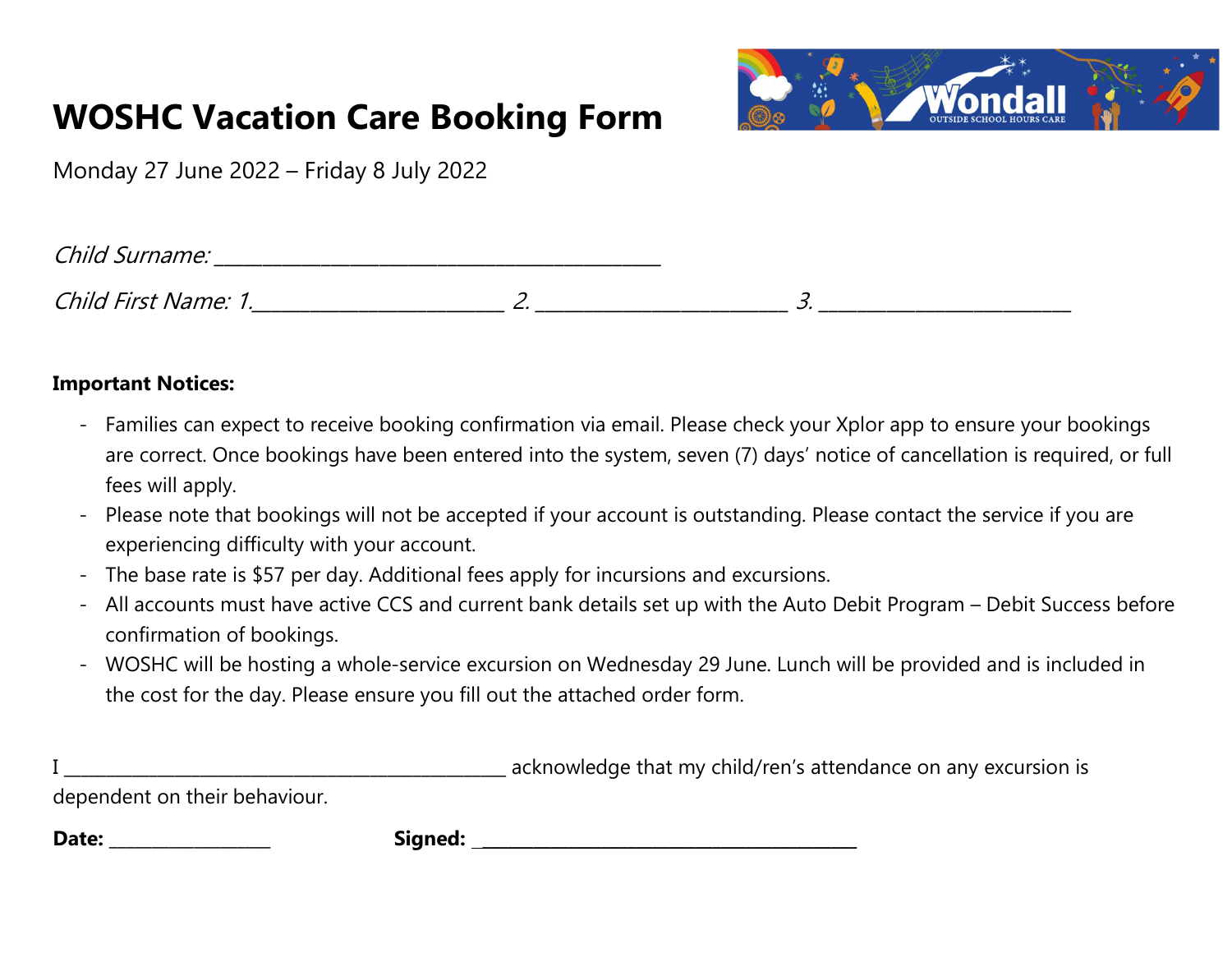# Week 1



Please indicate which days you would like to request a booking by placing a tick in the relevant box.

(Please note, fees displayed below indicate the cost before any applicable CCS eligible benefits)

| Week 1                                                                   | <b>Description</b>                                                                                                                                                                                                                                        | <b>Fee</b> | <b>Booking Length</b> |          |
|--------------------------------------------------------------------------|-----------------------------------------------------------------------------------------------------------------------------------------------------------------------------------------------------------------------------------------------------------|------------|-----------------------|----------|
| Monday 27th June<br>Pyjama Day                                           | Dressed in your pyjamas and slippers, enjoy a hot<br>breakfast of hash browns and cocoal Bring along a pillow<br>and blanket for cubby building and a movie.                                                                                              | \$57       | 10hr Day              | 12hr Day |
| Tuesday 28 <sup>th</sup> June<br><b>Cultural Celebration</b>             | Come with us as we learn about the oldest living culture<br>in the world! We will experience ochre crushing, shelter<br>building, hear Dreamtime stories, and create a bush<br>tucker garden for our Service.                                             | \$57       | 10hr Day              | 12hr Day |
| Wednesday 29th June<br>Excursion:<br>Australia Zoo<br>\$73 Fee Per Child | See over 1,200 animals, including those found in the<br>African Savannah, South-East Asia exhibit, and Bindi's<br>Island - as well as the original part of the zoo with all your<br>Aussie favourites!<br>Limited to 100 spaces. No children to remain at | \$130      | 10hr Day              | 12hr Day |
| Thursday 30th June<br><b>WOSHC Olympics</b>                              | WOSHC.<br>Put your skills to the test in high jump, long jump, relay<br>races, and more! There'll be prizes for all!                                                                                                                                      | \$57       | 10hr Day              | 12hr Day |
| Friday 1 <sup>st</sup> July<br>Lego Day<br>\$8 Fee Per Child             | Your chance to make a masterpiece! You'll use<br>imagination, communication, and problem-solving skills<br>to build amazing Lego creations!                                                                                                               | \$65       | 10hr Day              | 12hr Day |
|                                                                          |                                                                                                                                                                                                                                                           |            |                       |          |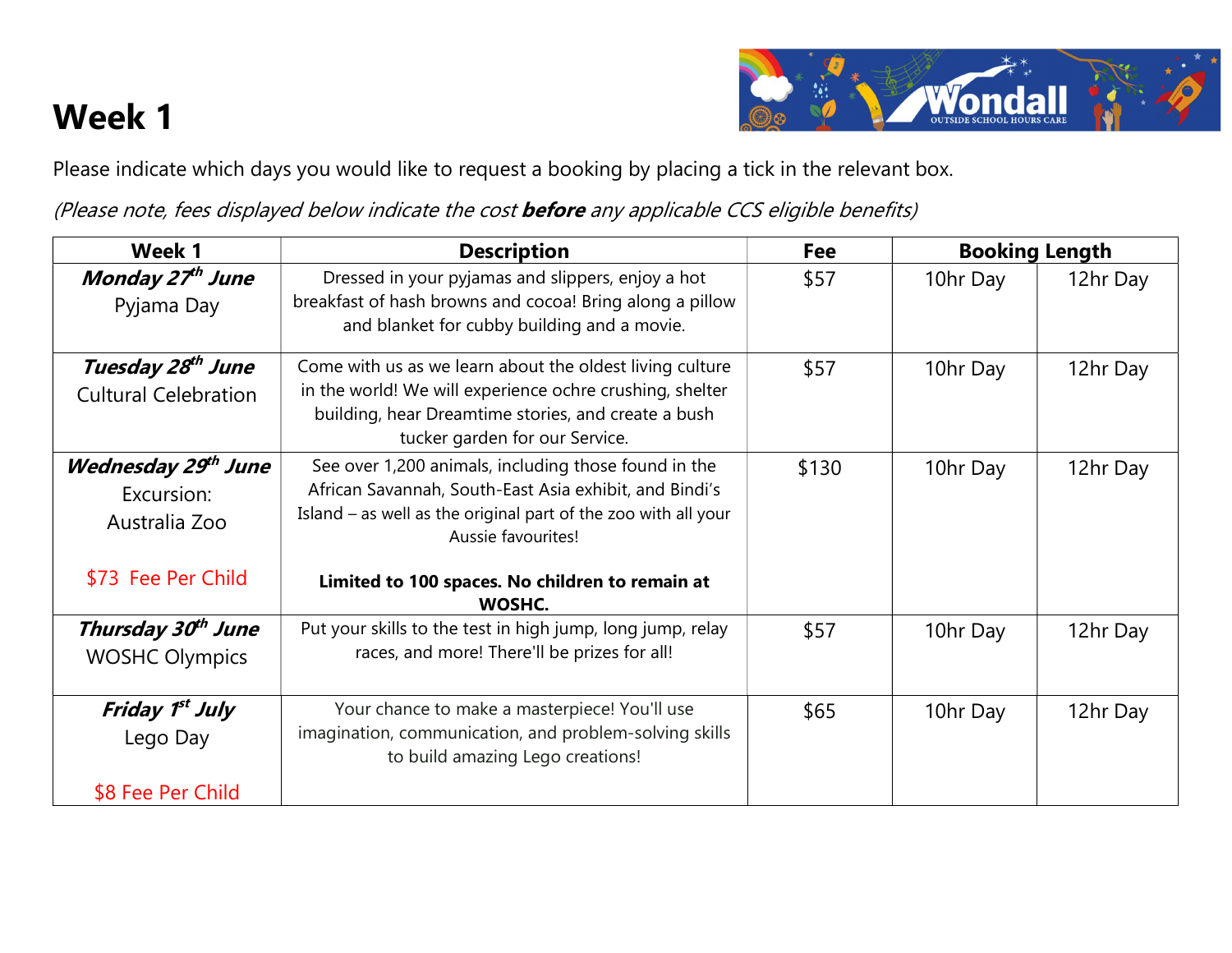## Week 2



Please indicate which days you would like to request a booking by placing a tick in the relevant box.

(Please note, fees displayed below indicate the cost before any applicable CCS eligible benefits)

| Week 2                                                                    | <b>Description</b>                                                                                                                                                            | <b>Fee</b> | <b>Booking Length</b> |          |
|---------------------------------------------------------------------------|-------------------------------------------------------------------------------------------------------------------------------------------------------------------------------|------------|-----------------------|----------|
| Monday 4 <sup>th</sup> July<br><b>Woolly Winter</b>                       | Warm up with some winter woollies! Learn how to knit<br>and crotchet, make fluffy pom poms, and yarn bracelets.                                                               | \$57       | 10hr Day              | 12hr Day |
| Tuesday 5 <sup>th</sup> July<br><b>Bakery Day</b><br>\$8 Fee Per Child    | Freshly baked cupcakes, cookies, scrolls, and pizza! Your<br>tummies will be full of goodies!                                                                                 | \$65       | 10hr Day              | 12hr Day |
| Wednesday 6 <sup>th</sup> July<br>A Day in the Park<br>\$10 Fee Per Child | Join us as we visit Heers Park. You'll fly hand-made kites<br>and paper planes, have endless fun on the playground,<br>and enjoy a special fish and chip lunch and a slushee! | \$67       | 10hr Day              | 12hr Day |
| Thursday 7 <sup>th</sup> July<br>Christmas in July                        | Make realistic fluffy snow, create patterned snowflakes,<br>and build your own edible marshmallow snowman!                                                                    | \$57       | 10hr Day              | 12hr Day |
| Friday 8 <sup>th</sup> July<br>Slime Day<br>\$10 Fee Per Child            | Colourful, gooey, slimy, squishy and the most disgusting<br>fun to be had! Glow in the dark slime, edible slime, fluffy<br>slime, and ooblek slime!                           | \$67       | 10hr Day              | 12hr Day |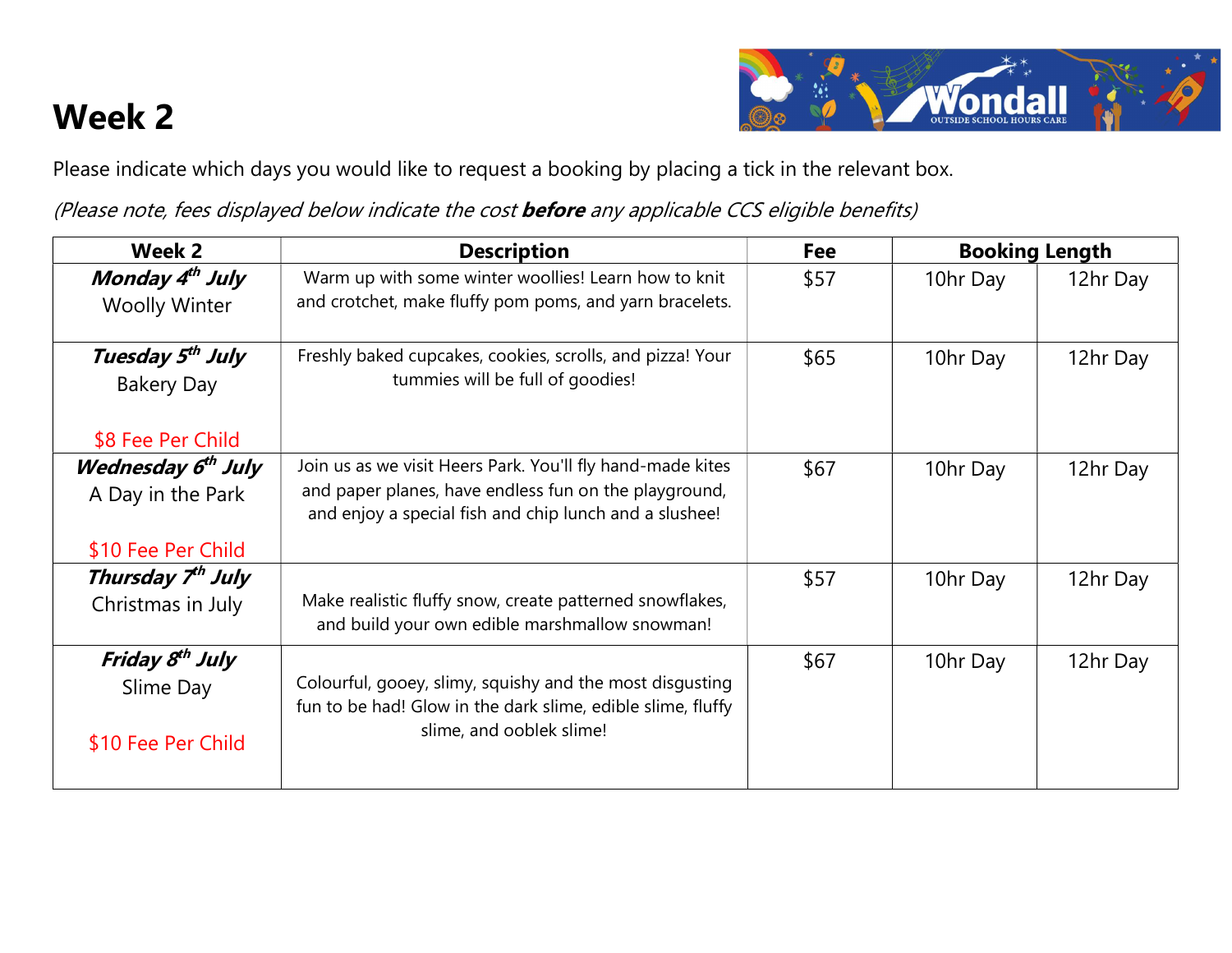#### Permission Form - Parents/Caregivers to Sign



|                                                                                                                                                                                                                                                                                                                                                                                                                                                                                                                                                                                                                                                                                     | to be                                                                                                                                                                                                                                          |  |
|-------------------------------------------------------------------------------------------------------------------------------------------------------------------------------------------------------------------------------------------------------------------------------------------------------------------------------------------------------------------------------------------------------------------------------------------------------------------------------------------------------------------------------------------------------------------------------------------------------------------------------------------------------------------------------------|------------------------------------------------------------------------------------------------------------------------------------------------------------------------------------------------------------------------------------------------|--|
|                                                                                                                                                                                                                                                                                                                                                                                                                                                                                                                                                                                                                                                                                     |                                                                                                                                                                                                                                                |  |
|                                                                                                                                                                                                                                                                                                                                                                                                                                                                                                                                                                                                                                                                                     |                                                                                                                                                                                                                                                |  |
|                                                                                                                                                                                                                                                                                                                                                                                                                                                                                                                                                                                                                                                                                     |                                                                                                                                                                                                                                                |  |
|                                                                                                                                                                                                                                                                                                                                                                                                                                                                                                                                                                                                                                                                                     |                                                                                                                                                                                                                                                |  |
| <b>Activity and Cost</b>                                                                                                                                                                                                                                                                                                                                                                                                                                                                                                                                                                                                                                                            | <b>Initial for</b><br><b>Permission</b>                                                                                                                                                                                                        |  |
| Australia Zoo is an exciting and engaging excursion destination for children of all ages. The children will have the<br>opportunity to see over 1,200 animals, including those found in the African Savannah, South-East Asia exhibit, and<br>Bindi's Island - as well as the original part of the zoo with all your Aussie favourites! Your child will be provided with<br>morning tea, lunch, and afternoon tea. There are a variety of lunch options to choose from - please see the order<br>form attached. Limited to 100 spaces.<br>Children to arrive at the service before 7:45am for prompt departure. Estimated return to WOSHC 4:30pm-5:00pm.                            |                                                                                                                                                                                                                                                |  |
| A Day in the Park - Excursion<br>Join us as we visit local Heers Park. Boasting basketball courts, swings, a seesaw, slide, and climbing structures, Heers<br>Park will develop children's gross motor and social skills. Children will visit the park in their age groups (Preps & Year<br>1, Years 2 & 3, and Year 4, 5, & 6), offering them exclusive time to bond with their peers. Your child will also enjoy an<br>individually packaged fish and chip lunch and a slushee (dietary requirements will be catered for). Due to its proximity<br>to the school, children will be walking to Heers Park under the supervision of Educators.<br>Children to arrive before 9:00am. |                                                                                                                                                                                                                                                |  |
|                                                                                                                                                                                                                                                                                                                                                                                                                                                                                                                                                                                                                                                                                     | included in any of the advertised activities in the Vacation Care Program.<br>excursions detailed below (if applicable).<br><b>Australia Zoo - Excursion</b><br><b>Additional Fee: \$73 Per Child</b><br><b>Additional Fee: \$10 Per Child</b> |  |